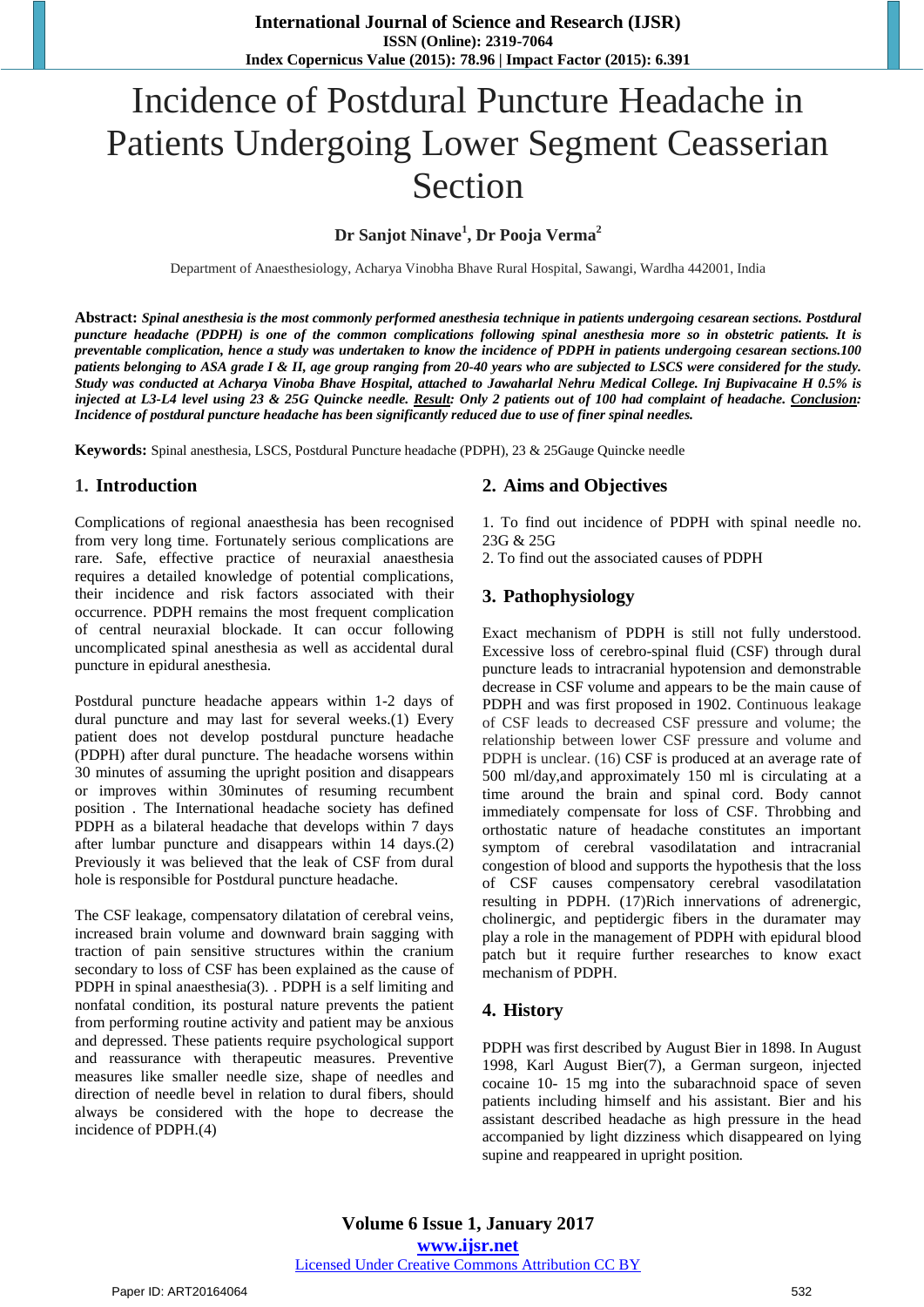In 1951, Whitacre and Hart (8) developed the pencil-point needle, based on the observations of Greene(9) in 1926. Developments in needle design since that time have led to a significant reduction in the incidence of post-dural puncture headache.

### **5. Incidence**

The incidence of post dural puncture headache was 66% in 1898 (7). High incidence was likely due to large bore needle, medium bevel and cutting spinal needle. Recent literature shows incidence of PDPH after intentional dural puncture varies from 0.1-36%, the highest incidence of 36% was found after ambulatory diagnostic lumbar puncture using a 20-22 guage standard quincke spinal needle. (5) Reducing the size of the spinal needle has made direct impact on post spinal headache.

Relationship between needle size and incidence of postdural puncture headache

| Needle tip design | Needle gauge | Incidence of post-dural |
|-------------------|--------------|-------------------------|
|                   |              | puncture headache (%)   |
| Ouincke           | 22           | 36(10)                  |
| Ouincke           | 25           | $3 - 25(11)$            |
| Ouincke           | 26           | $0.3 - 20(12,13)$       |
| Ouincke           | 27           | $1.5 - 5.6(14.15)$      |
| Ouincke           | 29           | $0 - 2(11, 12, 15)$     |
| Ouincke           | 32           | 0.4(18)                 |
| Sprotte           | 24           | $0 - 9.6(19,13)$        |
| Whitacre          | 20           | $2 - 5(20)$             |
| Whitacre          | 22           | $0.63 - 4(20.21)$       |
| Whitacre          | 25           | $0 - 14.5(19, 22)$      |
| Whitacre          | 27           | 0(14)                   |
| Atraucan          | 26           | $2.5 - 4(23,24)$        |
| Tuohy             | 16           | 70(25)                  |

The parturient is at higher risk of dural puncture and subsequent post spinal headache due their sex, age and widespread application of epidural anaesthesia.

## **6. Materials and Method**

A prospective study was done on 100 patients to know the incidence of post dural puncture headache performed under spinal anaesthesia with 23G and 25G spinal needle undergoing lower segment caesarian section.

- The study was conducted at AVBRH attached to Jawaharlal Nehru Medical College between September 2015 to March 2016.
- Patients undergoing LSCS were randomly selected for the study.
- History was taken whether they had migraine, middle ear infection, received subarachnoid block earlier, how many pricks were taken, any experience of headache after receiving spinal anaesthesia previously.
- Daily follow up was done for a week and patients were asked if they experienced any kind of headache, nausea, vomiting.

A note was made about the timing of ambulation, NBM hours, breast feeding and urine output.

## **Clinical presentation of PDPH**: Severity

#### 0 – No headache.

1- Mild PDPH (VAS score 1-3) slight restriction of daily activities. Patient is not bedridden and no associated symptoms.

2 - Moderate PDPH (VAS score 4-7) significant restriction of daily activities. Patient is bedridden part of the day. Associated symptoms may or may not be present.

3 - Severe PDPH (VAS score 8-10) incapacitating headache, impossible to sit up. Associated symptoms were always present.

## **7. Observation and Result**

- *3 out of 100 patients had complains of headache.*
- *Two had mild headache within 48hours which*  disappeared following administration of mild analgesic such as paracetamol orally.
- One had moderate headache with nausea and vomiting from the 1st post-operative day. In this case also, the PDPH and the associated symptoms disappeared by the 3rd day after treating the patient with mild analgesic and antiemetic (Ondansetron) *this patient had H/o early ambulation.*
- *They were advised to increase fluid and caffeine intake and bed rest in supine position.*

## **8. Discussion**

Both biologic and psychosocial factors may contribute to the differences in pain perception, which may in part explain the increased incidence of reported PDPH in female subjects. Vasodilation of the cerebral vessels normally occurs in patients with PDPH as a homeostatic mechanism to compensate for cerebrospinal fluid loss and may contribute to the severity of PDPH. Estrogen is responsible to mediate cerebral artery tone and may dilate cerebral pial vessels. younger (aged 30–40yr).

## **9. Summery and Conclusion**

The incidence of postdural puncture headache is reduced greatly with the use of finer spinal needles, atraumatic needle and parallel direction of needle bevel in relation to dural fibers .

## **References**

- [1] Reid JA, Thorburn J. Headache after spinal anaesthesia. Br J Anaesth.1991; 67:674-7.
- [2] Evans R W. Complications of lumbar puncture. Neurologic Clinics.Vol.16; no.1, 1998; 83-105.
- [3] Dalessio DJ. Wolff's Headache and other Head pain.3rd Ed. New York; Oxford University Press, 1972; 22-31.
- [4] *Dr.U .Chouhan et al postdural puncture headache JPMA(Journal Of Pakistan Medical Association) Vol:53,No.8 August 2003*
- [5] Kuntz KM, Kohmen E, Steven JC, et al. Post lumbar puncture headache: experience in 501 consectuve procedure. Neurology 1992;42:1884-7.

## **Volume 6 Issue 1, January 2017**

**www.ijsr.net**

#### Licensed Under Creative Commons Attribution CC BY